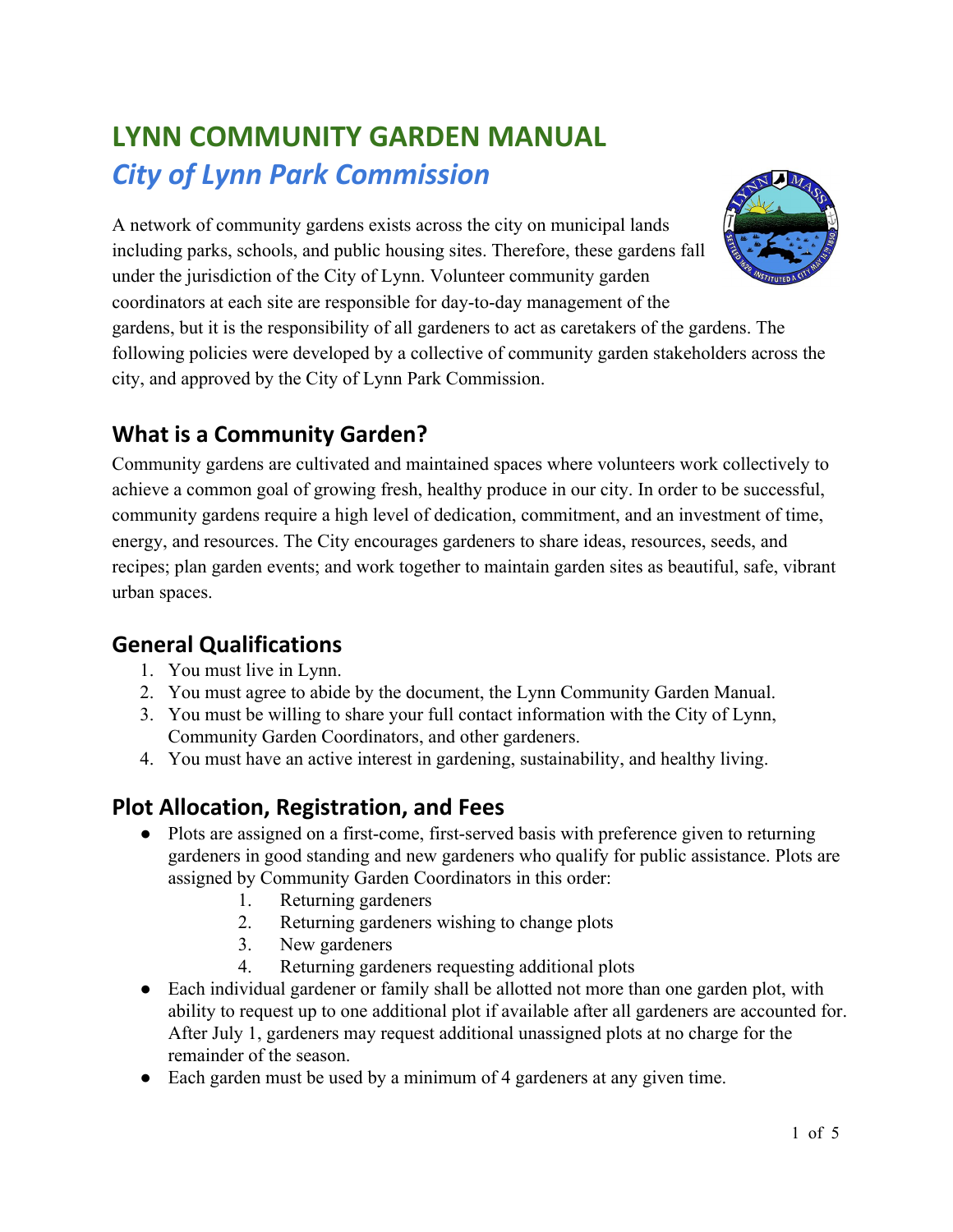- Each garden shall charge an annual fee for participation of at minimum \$25. The Volunteer Garden Coordinator at each garden will collect and either:
	- 1. maintain a record of all funds, and will provide copies of these records to the City of Lynn on an annual basis; or
	- 2. submit funds to community gardens account within Department of Public **Works**
- Collected fees may be used by each garden, as seen fit by consensus of member gardeners.

# **In the Garden**

### **Garden Building and Organization**

- All produce must be grown in raised beds with a water permeable fabric cover or a geotextile fabric at the bottom of the raised beds.
- The lumber used for the construction of the beds must be untreated, and 10% of beds must be wheelchair accessible.
- All soil within the raised bed must be from approved soil sources as permitted by Lynn DPW.
- The dimensions of each garden plot, and the overall layout of each garden, will be approved by Lynn's Park Commission.
- Tools, soil, seeds and other materials must be provided by the gardeners themselves initially and on an ongoing basis. The Food Project may be able to provide materials and labor for garden construction.

### **Planting and Maintenance**

- Use of synthetic or toxic pesticides, fertilizers, or herbicides is prohibited.
- Weeds in the areas within and immediately surrounding the individual gardener's plot will be kept at a minimum.
- Edible produce or flowers may be grown in each garden.
- Tall plants (e.g. corn, sunflowers) should be planted thoughtfully and kept to a reasonable height so as not to shade neighboring gardeners' plots.
- Common areas and walkways cannot be used to grow edible produce, unless approved by the Lynn Park Commission.
- No plants shall be used that are listed as invasive or potentially invasive on the Massachusetts Invasive Plant Advisory Group list of invasive plants, including quickly spreading herbs such as mint, unless they are potted. The planting of trees, shrubs, bushes, and any non-native species is prohibited, unless written consent is provided by the City of Lynn.
- Gardeners are responsible for maintaining their own plots and must be present throughout the duration of the growing season. If gardeners leave before the end of the growing season, they must notify the Volunteer Garden Coordinator.
- Gardeners must show activity in their assigned garden plot by the end of May.
- Plots must be prepared for winter by weeding and leaving each garden clear, mulched or cover cropped no later than the end of November.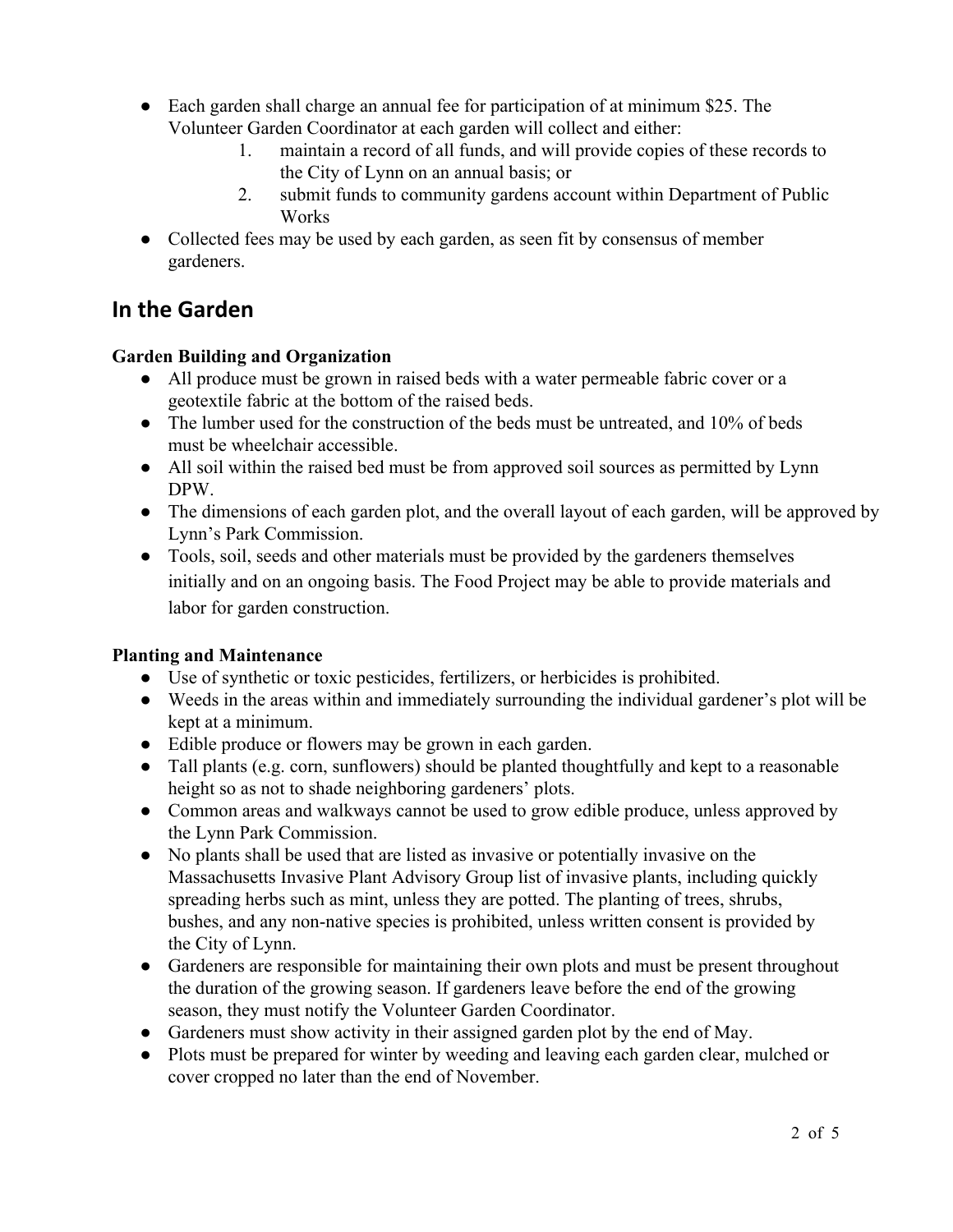### **Common Areas & Shared Resources**

- Common areas are the responsibility of all gardeners and must be clean, free of all debris and maintained.
- Each garden's Volunteer Garden Coordinator will communicate with the Department of Public Works to ensure that trash and weeds are removed.
- Pathways must be 3 feet wide to accommodate wheelchairs and strollers.
- Tools must not be kept in the common areas or in the garden plots. With the special permission of the City of Lynn, the gardeners may maintain a locked tool shed at their own expense.
- All gardens, adjacent pathways and fences will be clear of trash and litter; waste must be managed and compost bins (if used) must be used appropriately at each site.
- Gardeners will not garden in or pick plants from any plot other than their own unless given permission by the other plot user.
- Children under 15 years of age must be accompanied by a parent or guardian at all times when visiting the garden.
- Pets are prohibited from entering the garden.
- Drugs, alcohol and smoking are prohibited in or around the community garden.
- Vehicles are prohibited from parking in community gardens outside designated roads, or unless granted permission from Lynn DPW.

# **Garden Leadership and Accountability**

### **Community Garden Coordinator**

- The Community Garden Coordinator (CGC) is a volunteer leadership position. The CGC will act as the liaison between your community garden, the City of Lynn and other community partners. There will be 1-2 CGCs per garden to manage the gardeners and activities at the site, collect applications and fees, assign plots, and organize and enforce the individual garden's guidelines.
- Plot fees are waived for active CGCs.
- If any problems arise in the garden, please contact your CGC to find a solution first (unless there is an emergency), and then contact Lynn DPW.
- CGCs will be in contact with gardeners on a regular basis to share pertinent information regarding the garden and upcoming events, and to inform gardeners of any violations to the guidelines.
- Should a CGC wish to step down from their role, they will help identify a replacement for their position. Failure of the CGC and/or volunteer gardeners to identify a replacement may result in a suspension of rights to use the parcel.
- To ensure broad representation among leadership in community gardens, individual CGCs or organizations acting as CGCs may manage no more than one community garden per calendar year on city park property, unless granted an exception by the Park **Commission**

### **Violations of Community Garden Manual**

- Each garden will be subject to an annual inspection.
- Failure to comply with these guidelines may result in a loss of garden plot (without refund)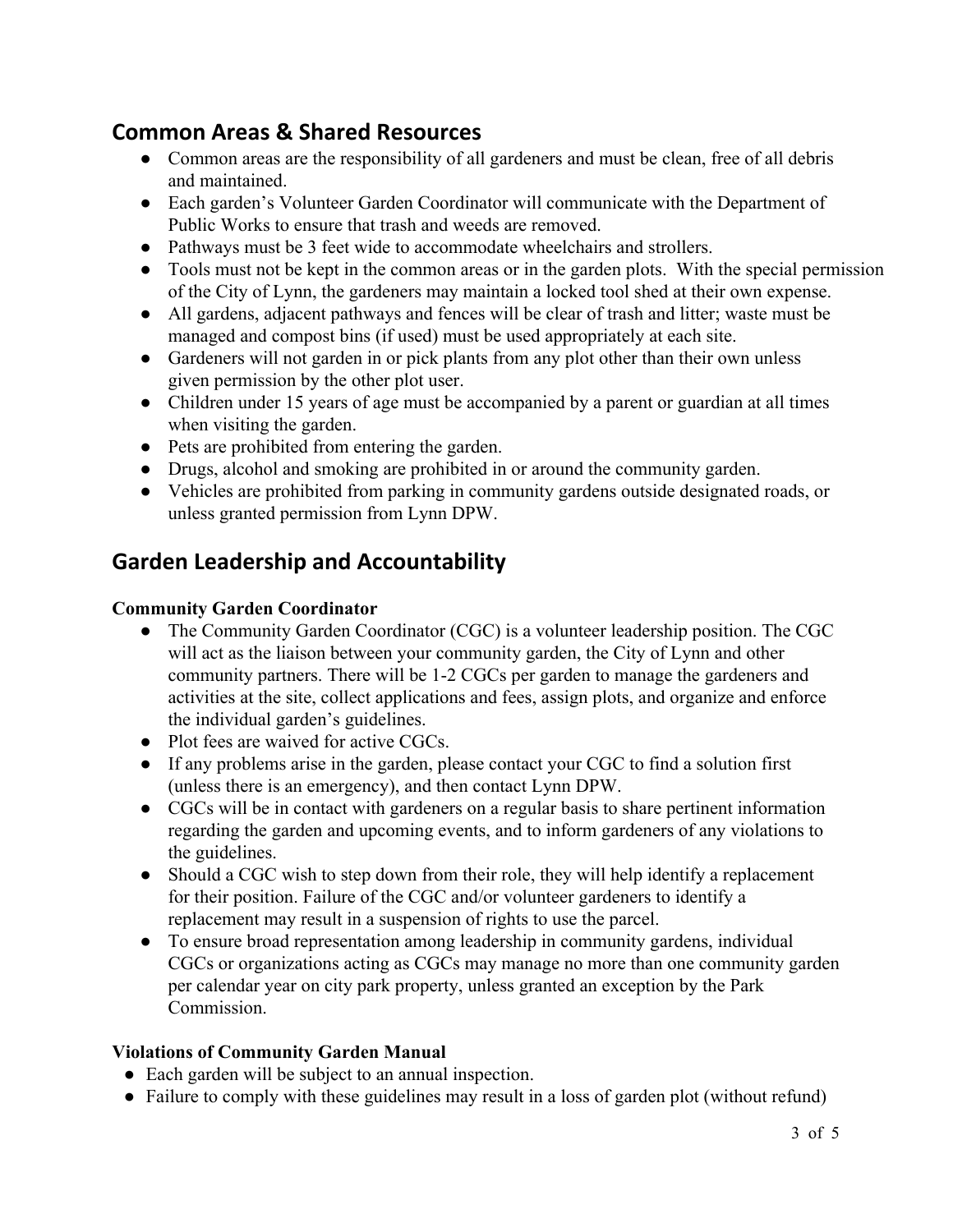and/or future gardening privileges. The Community Garden Coordinator and/or City of Lynn will issue one written or emailed warning to any gardener who faces the loss of their plot and/or future gardening privilege due to violation of the guidelines.

- If the gardener fails to come into compliance or arrange a suitable solution with the Community Garden Coordinator within 1 month of the date of the written warning, the gardener may be required to forfeit their plot and/or lose future gardening privileges.
- All appeals for plot forfeiture must go before the Lynn Park Commission.

# **Release of Liability**

- The community garden program is a volunteer program.
- Gardeners, their families, friends, and other guests may participate **AT THEIR OWN RISK**.
- No liability of any kind will be taken on by the City of Lynn.
- The City will not be held responsible for injury, theft, or accidents occurring in the garden.

# **Important Contacts**

**Cook Street Park Community Garden, 54 garden beds**: located at approximately 58 Cook St., Lynn MA 01902 (near Ford Elementary)

- Cook Street Park Community Garden is overseen by The Highlands Coalition; for more information about their work see <https://www.facebook.com/CookStreetParkCommunityGarden/> or<https://hclynn.co/>
- Applications and fees to join Cook Street Park Community Garden should be given to David Gass, Director of The Highlands Coalition: 781-595-8701 or [dagass22@gmail.com](mailto:dagass22@gmail.com).

#### **Ames Playground Community Garden, 33 garden beds**: located at approximately 30 Strawberry Ave, Lynn MA 01904 (near the intersection of Boston & Franklin St.)

- Applications to join Ames Community Garden should be mailed or submitted in person to Lynn Department of Public Works, attn: Ames Community Garden, 250 Commercial St., Lynn MA 01905.
- Questions? Contact [AmesPlaygroundCommunityGarden@gmail.com](mailto:AmesPlaygroundCommunityGarden@gmail.com)

**Warren Park Community Garden, 20 garden beds**: located at approximately 57 Warren St., Lynn MA 01905 (just east of Commercial St., south of Lynn Commons)

- Applications and fees to join Warren Park Community Garden should be mailed or submitted in person to Lynn Department of Public Works, attn: Warren Park Community Garden, 250 Commercial St., Lynn MA 01905.
- Questions? Contact [warrenparkcommunitygarden@gmail.com](mailto:warrenparkcommunitygarden@gmail.com)

### **Lynn Department of Public Works**

- Lisa Nerich, Associate Commissioner ([lnerich@lynnma.gov](mailto:lnerich@lynnma.gov); 781-268-8000); 250 Commercial St., Lynn MA 01905.
- For questions about garden logistics, water use, fee collection, Park Commission support,